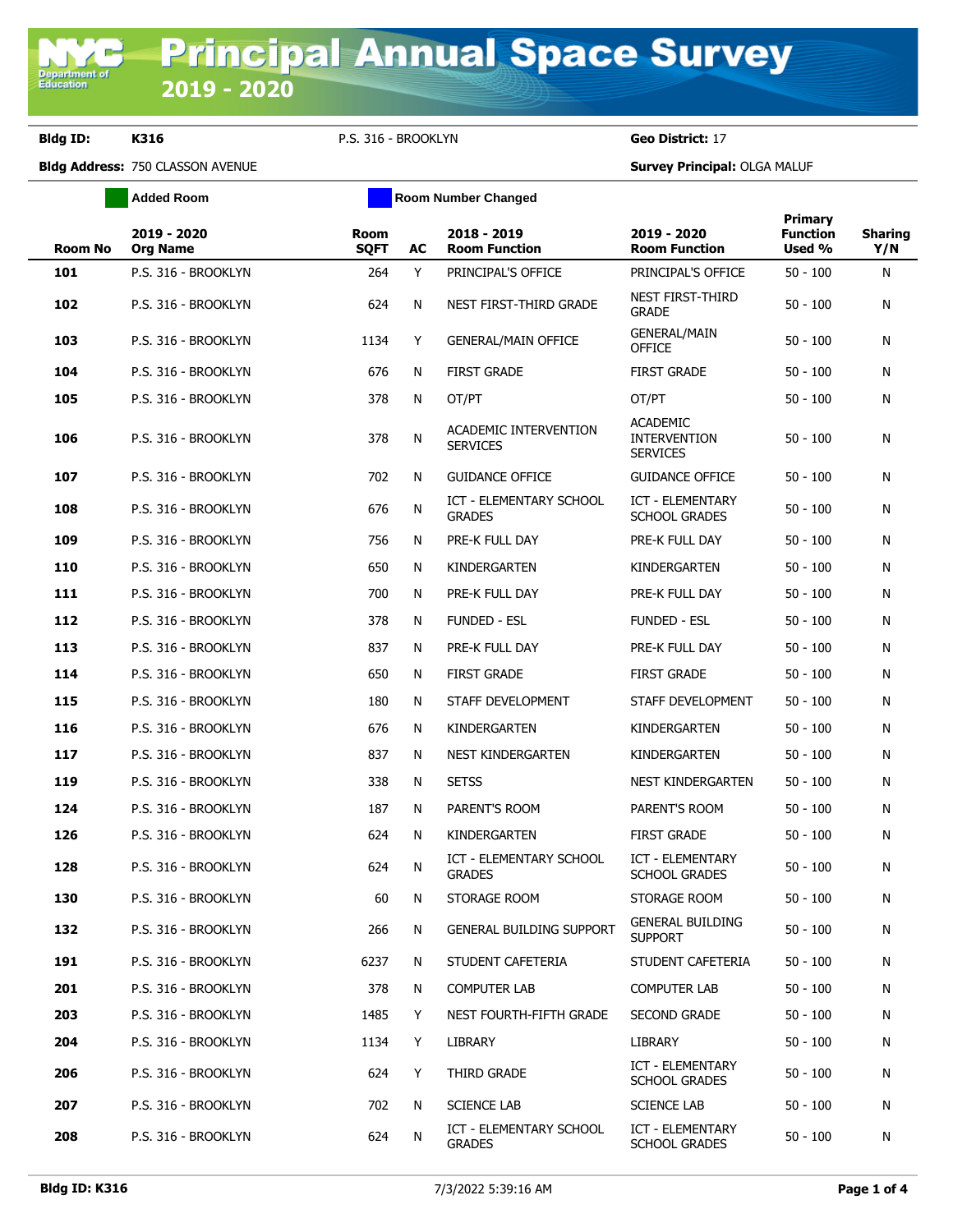**Bldg ID: K316** P.S. 316 - BROOKLYN **Geo District:** 17

**Added Room Room Room Number Changed** 

**Bldg Address:** 750 CLASSON AVENUE **Survey Principal:** OLGA MALUF

| <b>Room No</b> | 2019 - 2020<br><b>Org Name</b> | <b>Room</b><br><b>SQFT</b> | AC | 2018 - 2019<br><b>Room Function</b>             | 2019 - 2020<br><b>Room Function</b>             | <b>Primary</b><br><b>Function</b><br>Used % | <b>Sharing</b><br>Y/N |
|----------------|--------------------------------|----------------------------|----|-------------------------------------------------|-------------------------------------------------|---------------------------------------------|-----------------------|
| 209            | P.S. 316 - BROOKLYN            | 624                        | N  | MUSIC ROOM                                      | MUSIC ROOM                                      | $50 - 100$                                  | N                     |
| 210            | P.S. 316 - BROOKLYN            | 676                        | N  | <b>FOURTH GRADE</b>                             | <b>FOURTH GRADE</b>                             | $50 - 100$                                  | N                     |
| 211/213        | P.S. 316 - BROOKLYN            | 650                        | N  | ART ROOM                                        | <b>SECOND GRADE</b>                             | $50 - 100$                                  | N                     |
| 212            | P.S. 316 - BROOKLYN            | 624                        | N  | <b>FIFTH GRADE</b>                              | <b>FIFTH GRADE</b>                              | $50 - 100$                                  | N                     |
| 214            | P.S. 316 - BROOKLYN            | 624                        | N  | <b>FIFTH GRADE</b>                              | <b>FOURTH GRADE</b>                             | $50 - 100$                                  | N                     |
| 215            | P.S. 316 - BROOKLYN            | 650                        | N  | <b>FIRST GRADE</b>                              | <b>SECOND GRADE</b>                             | $50 - 100$                                  | N                     |
| 217            | P.S. 316 - BROOKLYN            | 345                        | N  | <b>TEACHER'S ROOM</b>                           | <b>TEACHER'S ROOM</b>                           | $50 - 100$                                  | N                     |
| 219            | P.S. 316 - BROOKLYN            | 54                         | N  | STORAGE ROOM                                    | STORAGE ROOM                                    | $50 - 100$                                  | N                     |
| 223            | M.S. 353 - BROOKLYN            | 380                        | N  | STORAGE ROOM                                    | STORAGE ROOM                                    | $50 - 100$                                  | N                     |
| 225            | P.S. 316 - BROOKLYN            | 378                        | N  | <b>AP'S OFFICE</b>                              | AP'S OFFICE                                     | $50 - 100$                                  | N                     |
| 227            | P.S. 316 - BROOKLYN            | 650                        | Ν  | <b>ICT - ELEMENTARY SCHOOL</b><br><b>GRADES</b> | <b>ICT - ELEMENTARY</b><br><b>SCHOOL GRADES</b> | $50 - 100$                                  | N                     |
| 228            | P.S. 316 - BROOKLYN            | 648                        | N  | ICT - ELEMENTARY SCHOOL<br><b>GRADES</b>        | <b>ICT - ELEMENTARY</b><br><b>SCHOOL GRADES</b> | $50 - 100$                                  | N                     |
| 229            | P.S. 316 - BROOKLYN            | 624                        | N  | <b>SECOND GRADE</b>                             | <b>FOURTH GRADE</b>                             | $50 - 100$                                  | N                     |
| 230            | P.S. 316 - BROOKLYN            | 650                        | N  | <b>SECOND GRADE</b>                             | <b>FOURTH GRADE</b>                             | $50 - 100$                                  | N                     |
| 231            | P.S. 316 - BROOKLYN            | 624                        | N  | NEST FIRST-THIRD GRADE                          | NEST FIRST-THIRD<br><b>GRADE</b>                | $50 - 100$                                  | N                     |
| 232            | P.S. 316 - BROOKLYN            | 624                        | N  | THIRD GRADE                                     | THIRD GRADE                                     | $50 - 100$                                  | N                     |
| 233            | P.S. 316 - BROOKLYN            | 217                        | Ν  | STORAGE ROOM                                    | STORAGE ROOM                                    | $50 - 100$                                  | N                     |
| 234            | P.S. 316 - BROOKLYN            | 217                        | N  | STORAGE ROOM                                    | STORAGE ROOM                                    | $50 - 100$                                  | N                     |
| 300            | M.S. 353 - BROOKLYN            | 78                         | N  | STORAGE ROOM                                    | STORAGE ROOM                                    | $50 - 100$                                  | N                     |
| 302            | M.S. 353 - BROOKLYN            | 378                        | Y  | <b>AP'S OFFICE</b>                              | AP'S OFFICE                                     | $50 - 100$                                  | N                     |
| 303            | M.S. 353 - BROOKLYN            | 624                        | N  | REGULAR CLASSROOM - MS<br><b>GRADES</b>         | <b>SETSS</b>                                    | $50 - 100$                                  | N                     |
| 304            | M.S. 353 - BROOKLYN            | 624                        | N  | REGULAR CLASSROOM - MS<br><b>GRADES</b>         | <b>REGULAR CLASSROOM</b><br>- MS GRADES         | $50 - 100$                                  | Ν                     |
| 305            | P.S. 316 - BROOKLYN            | 672                        | N  | ICT - ELEMENTARY SCHOOL<br><b>GRADES</b>        | NEST FOURTH-FIFTH<br><b>GRADE</b>               | $50 - 100$                                  | N                     |
| 306            | M.S. 353 - BROOKLYN            | 624                        | N  | REGULAR CLASSROOM - MS<br><b>GRADES</b>         | <b>REGULAR CLASSROOM</b><br>- MS GRADES         | $50 - 100$                                  | N                     |
| 307            | P.S. 316 - BROOKLYN            | 676                        | N  | NEST FOURTH-FIFTH GRADE                         | <b>NEST FOURTH-FIFTH</b><br><b>GRADE</b>        | $50 - 100$                                  | N                     |
| 308            | M.S. 353 - BROOKLYN            | 624                        | N  | REGULAR CLASSROOM - MS<br><b>GRADES</b>         | REGULAR CLASSROOM<br>- MS GRADES                | $50 - 100$                                  | N                     |
| 309            | M.S. 353 - BROOKLYN            | 624                        | N  | MULTI-PURPOSE CLASSROOM                         | MULTI-PURPOSE<br><b>CLASSROOM</b>               | $50 - 100$                                  | N                     |
| 310            | M.S. 353 - BROOKLYN            | 650                        | N  | <b>SETSS</b>                                    | NON-D75 SPED<br><b>CLASSROOM</b>                | $50 - 100$                                  | N                     |
| 311            | M.S. 353 - BROOKLYN            | 312                        | N  | <b>GUIDANCE OFFICE</b>                          | <b>GUIDANCE OFFICE</b>                          | $50 - 100$                                  | N                     |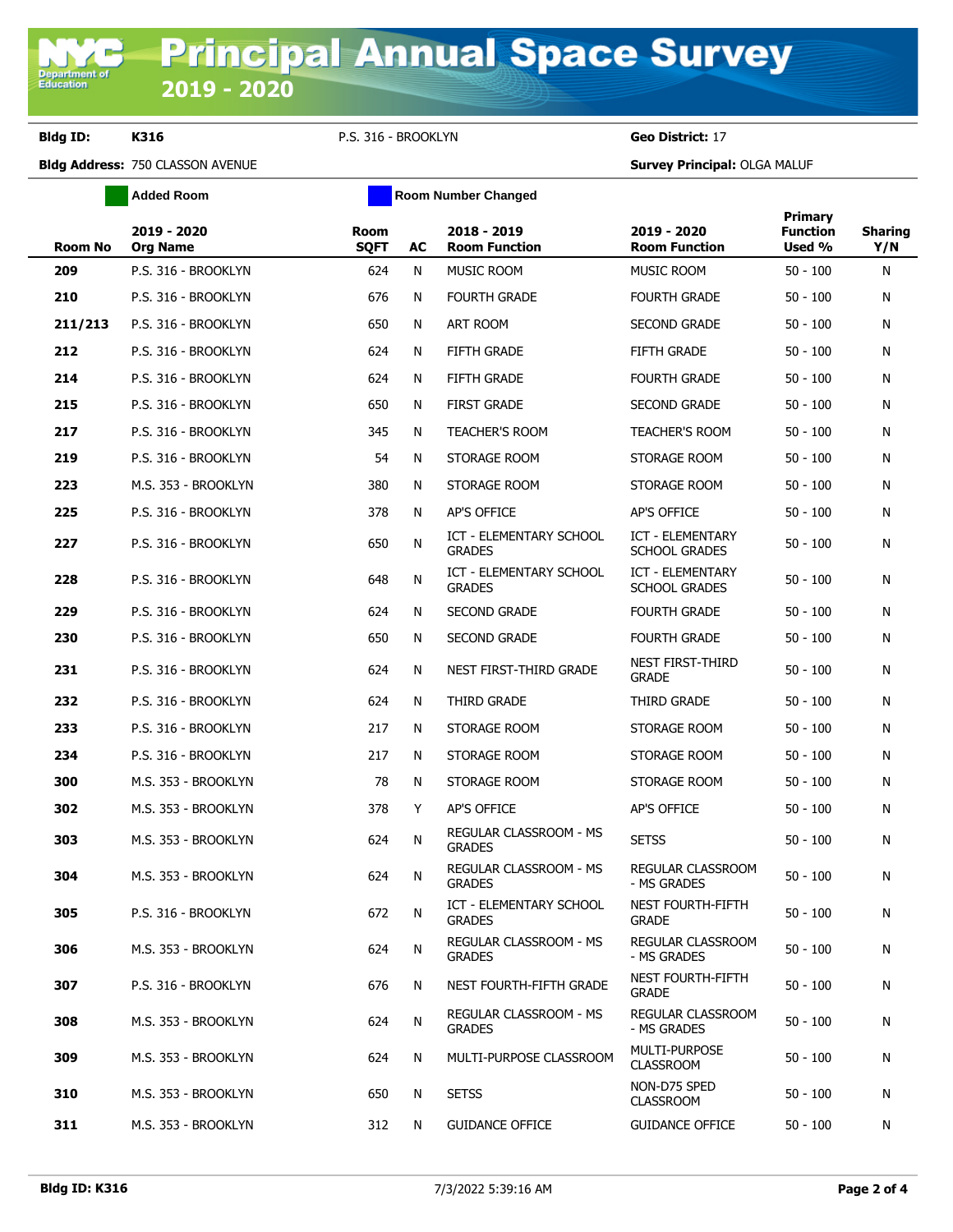**Bldg ID: K316** P.S. 316 - BROOKLYN **Geo District:** 17

**Added Room Room Room Number Changed** 

**Bldg Address:** 750 CLASSON AVENUE **Survey Principal:** OLGA MALUF

|               | 2019 - 2020<br><b>Room No</b><br><b>Org Name</b>  | <b>Room</b><br><b>SQFT</b> | AC | 2018 - 2019<br><b>Room Function</b>            | 2019 - 2020<br><b>Room Function</b>       | Primary<br><b>Function</b><br>Used % | <b>Sharing</b><br>Y/N |
|---------------|---------------------------------------------------|----------------------------|----|------------------------------------------------|-------------------------------------------|--------------------------------------|-----------------------|
| 312           | M.S. 353 - BROOKLYN                               | 378                        | Y  | <b>GENERAL/MAIN OFFICE</b>                     | <b>GENERAL/MAIN</b><br><b>OFFICE</b>      | $50 - 100$                           | N                     |
| 312A          | M.S. 353 - BROOKLYN                               | 364                        | Y  | PRINCIPAL'S OFFICE                             | PRINCIPAL'S OFFICE                        | $50 - 100$                           | N                     |
| 313           | M.S. 353 - BROOKLYN                               | 350                        | N  | <b>SPEECH</b>                                  | <b>SPEECH</b>                             | $50 - 100$                           | N                     |
| 314           | M.S. 353 - BROOKLYN                               | 624                        | N  | <b>REGULAR CLASSROOM - MS</b><br><b>GRADES</b> | <b>REGULAR CLASSROOM</b><br>- MS GRADES   | $50 - 100$                           | N                     |
| 315           | M.S. 353 - BROOKLYN                               | 650                        | N  | <b>MUSIC ROOM</b>                              | ART ROOM                                  | $50 - 100$                           | N                     |
| 316           | M.S. 353 - BROOKLYN                               | 216                        | N  | STORAGE ROOM                                   | STORAGE ROOM                              | $50 - 100$                           | N                     |
| 317           | M.S. 353 - BROOKLYN                               | 350                        | N  | SAVE/SUSPENSION ROOM                           | SAVE/SUSPENSION<br><b>ROOM</b>            | $50 - 100$                           | N                     |
| 323           | P.S. 316 - BROOKLYN                               | 414                        | N  | STORAGE ROOM                                   | STORAGE ROOM                              | $50 - 100$                           | N                     |
| 325           | M.S. 353 - BROOKLYN                               | 378                        | N  | STAFF DEVELOPMENT                              | STAFF DEVELOPMENT                         | $50 - 100$                           | N                     |
| 327           | M.S. 353 - BROOKLYN                               | 624                        | N  | REGULAR CLASSROOM - MS<br><b>GRADES</b>        | REGULAR CLASSROOM<br>- MS GRADES          | $50 - 100$                           | N                     |
| 329           | M.S. 353 - BROOKLYN                               | 624                        | N  | <b>FUNDED - ESL</b>                            | <b>REGULAR CLASSROOM</b><br>- MS GRADES   | $50 - 100$                           | N                     |
| 330           | M.S. 353 - BROOKLYN                               | 1375                       | N  | <b>SCIENCE LAB</b>                             | <b>SCIENCE LAB</b>                        | $50 - 100$                           | N                     |
| 332           | M.S. 353 - BROOKLYN                               | 624                        | N  | REGULAR CLASSROOM - MS<br><b>GRADES</b>        | REGULAR CLASSROOM<br>- MS GRADES          | $50 - 100$                           | N                     |
| 333           | M.S. 353 - BROOKLYN                               | 153                        | N  | STORAGE ROOM                                   | STORAGE ROOM                              | $50 - 100$                           | N                     |
| <b>B04</b>    | P.S. 316 - BROOKLYN                               | 324                        | N  | STORAGE ROOM                                   | STORAGE ROOM                              | $50 - 100$                           | N                     |
| <b>B16</b>    | P.S. 316 - BROOKLYN                               | 312                        | N  | STORAGE ROOM                                   | STORAGE ROOM                              | $50 - 100$                           | N                     |
| <b>B27</b>    | P.S. 316 - BROOKLYN                               | 63                         | N  | STORAGE ROOM                                   | STORAGE ROOM                              | $50 - 100$                           | N                     |
| <b>BR/B08</b> | P.S. 316 - BROOKLYN                               | 2294                       | N  | <b>GENERAL BUILDING SUPPORT</b>                | <b>GENERAL BUILDING</b><br><b>SUPPORT</b> | $50 - 100$                           | N                     |
| GYM1          | P.S. 316 - BROOKLYN                               | 5016                       | N  | <b>GYMNASIUM</b>                               | <b>GYMNASIUM</b>                          | $50 - 100$                           | N                     |
| GYM1-A        | P.S. 316 - BROOKLYN                               | 120                        | N  | <b>COACH'S OFFICE</b>                          | MULTI-PURPOSE<br><b>ROOM</b>              | $50 - 100$                           | N                     |
| GYM2          | P.S. 316 - BROOKLYN                               | 3360                       | N  | GYM/AUDITORIUM                                 | GYM/AUDITORIUM                            | $50 - 100$                           | N                     |
| <b>KIT</b>    | P.S. 316 - BROOKLYN                               | 1092                       | N  | <b>KITCHEN</b>                                 | <b>KITCHEN</b>                            | $50 - 100$                           | N                     |
| 301           | <b>COMMUNITY BASED</b><br>ORGANIZATION - BROOKLYN | 378                        | Y  |                                                | <b>OTHER</b><br>ORGANIZATION              |                                      | N                     |
| 331           | <b>COMMUNITY BASED</b><br>ORGANIZATION - BROOKLYN | 624                        | Y  |                                                | <b>OTHER</b><br>ORGANIZATION              |                                      | N                     |
|               |                                                   |                            |    |                                                |                                           |                                      |                       |

| Are any of those non-instructional spaces being shared?                                                                                                                                      | N  |  |
|----------------------------------------------------------------------------------------------------------------------------------------------------------------------------------------------|----|--|
| Please identify the number of non-instructional spaces, not reported above, being used for<br>instructional purposes, academic intervention services, or therapeutic or counseling services: | 0  |  |
| Are all the student bathrooms open throughout the day?                                                                                                                                       |    |  |
| Are any of the student bathrooms being shared by multiple schools?                                                                                                                           |    |  |
| How many hallway bathrooms for students are there in your building?                                                                                                                          | 10 |  |